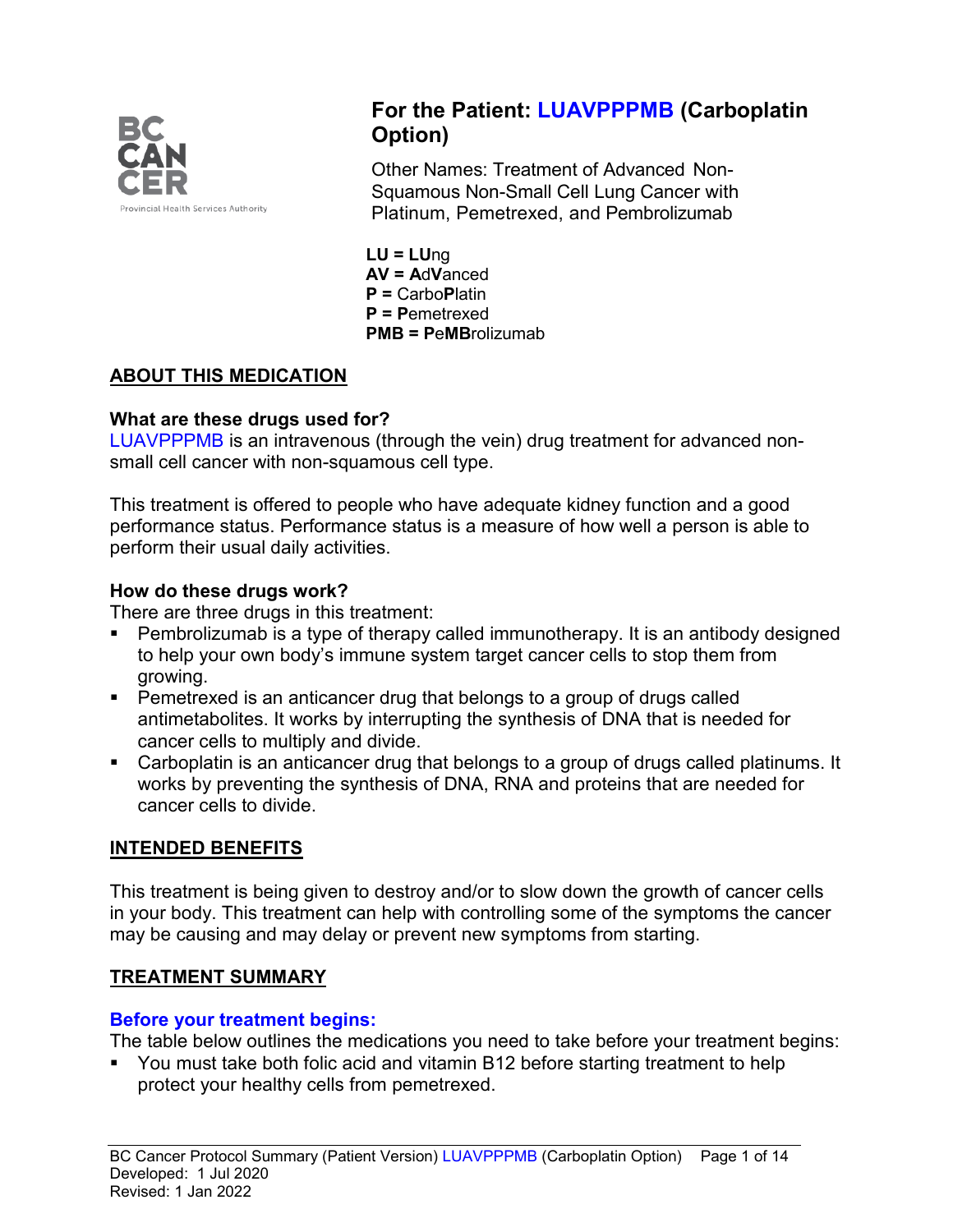| <b>MEDICATION</b>                 | <b>WHERE TO GET IT</b>                                                                 | <b>HOW TO TAKE IT</b>                                                                                                                                                              |
|-----------------------------------|----------------------------------------------------------------------------------------|------------------------------------------------------------------------------------------------------------------------------------------------------------------------------------|
| <b>Folic Acid 0.4 mg tablets</b>  | At your regular pharmacy,<br>without a prescription                                    | Take one tablet (0.4 mg)<br>once daily. Start one week<br>before your first treatment<br>and stop three weeks after<br>your last treatment.                                        |
| Vitamin B12 1000 mcg<br>injection | At your regular pharmacy,<br>behind the pharmacy<br>counter, without a<br>prescription | Your doctor or nurse will<br>inject this into your<br>muscle once every 9<br>weeks. Start one week<br>before first treatment and<br>stop three weeks after your<br>last treatment. |

• You must also take drug(s) to prevent nausea and vomiting. Some commonly used drugs include dexamethasone, ondansetron, aprepitant, or netupitant-palonosetron. Your oncologist will select the most suitable choice(s) for you. You may get it from your regular pharmacy with a doctor's prescription.

### **How are these drugs given?**

- Your treatment plan consists of 4 cycles. Each cycle lasts 3 weeks (21 days).
- For each cycle, you will have the three drugs given to you intravenously (through the vein) on Day 1.
	- Pembrolizumab is given first. The infusion lasts about 30 minutes.
	- **Pemetrexed is given next. The infusion lasts about 10 minutes.**
	- Carboplatin is given last. The infusion lasts about 30 minutes.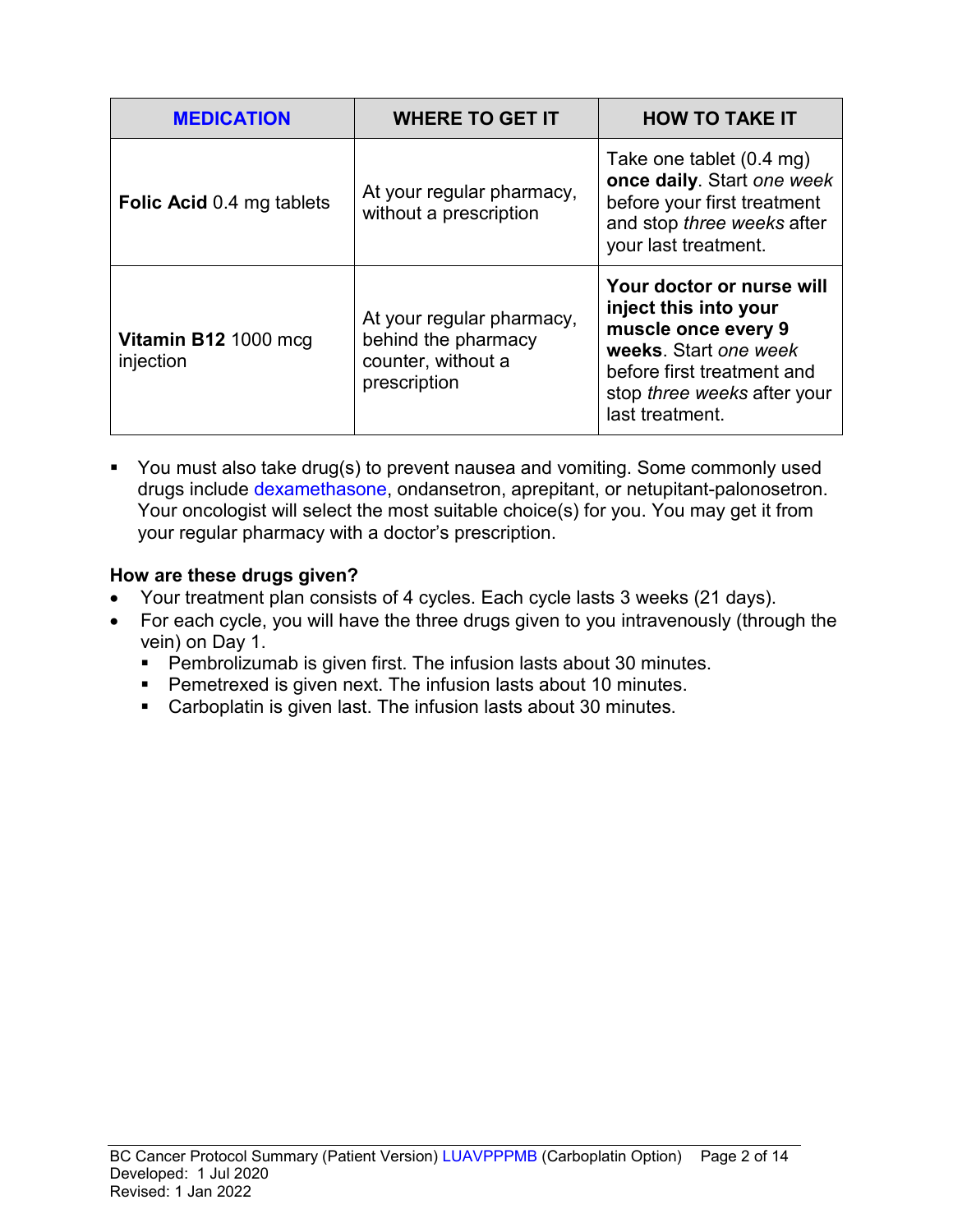### **What will happen while I am being treated?**

- A blood test is done within one month of starting treatment.
- A blood test is also done before Day 1 of each cycle.
- For the first two cycles of treatment, an additional blood test will be done once a week.
- The dose and timing of your treatment may be changed based on your blood test results and/or other side effects.
- Your very first treatment will take longer than other treatments because a nurse will be reviewing the possible side effects of your treatment plan and will discuss with you how to manage them. *It is a good idea to bring someone with you to your first treatment appointment*.
- Please bring your anti-nausea drugs with you for each treatment. Your nurse will tell you when to take them. You may also need to take anti-nausea drugs at home after treatment. It is easier to prevent nausea and vomiting than to treat it once it happens, so follow directions closely.

## **LUAVPPPMB TREATMENT PROTOCOL (CARBOPLATIN OPTION)**

Start Date: **With Start Date: Start Date: All 2008** 

#### **Cycle 1: Blood test before Day 1**

| Day 1             | Day 2     | Day 3     | Day 4     | Day 5     | Day 6         | Day 7     |
|-------------------|-----------|-----------|-----------|-----------|---------------|-----------|
| Pembrolizumab     | No        | <b>No</b> | No        | No        | No            | <b>No</b> |
| Pemetrexed        | treatment | treatment | treatment | treatment | treatment     | treatment |
| Carboplatin       |           |           |           |           |               |           |
| Day 8             | Day 9     | Day 10    | Day 11    | Day 12    | Day 13        | Day 14    |
| <b>Blood test</b> | No        | No        | No        | No        | No            | <b>No</b> |
| No treatment      | treatment | treatment | treatment | treatment | treatment     | treatment |
| Day 15            | Day 16    | Day 17    | Day 18    | Day 19    | <b>Day 20</b> | Day 21    |
| <b>Blood test</b> | No        | <b>No</b> | No        | No        | <b>No</b>     | <b>No</b> |
| No treatment      | treatment | treatment | treatment | treatment | treatment     | treatment |

**This 21-day cycle will occur for a total of 4 times.**

**(Day 8 and Day 15 blood tests may not be required after Cycle 2 – this will be decided by your oncologist)**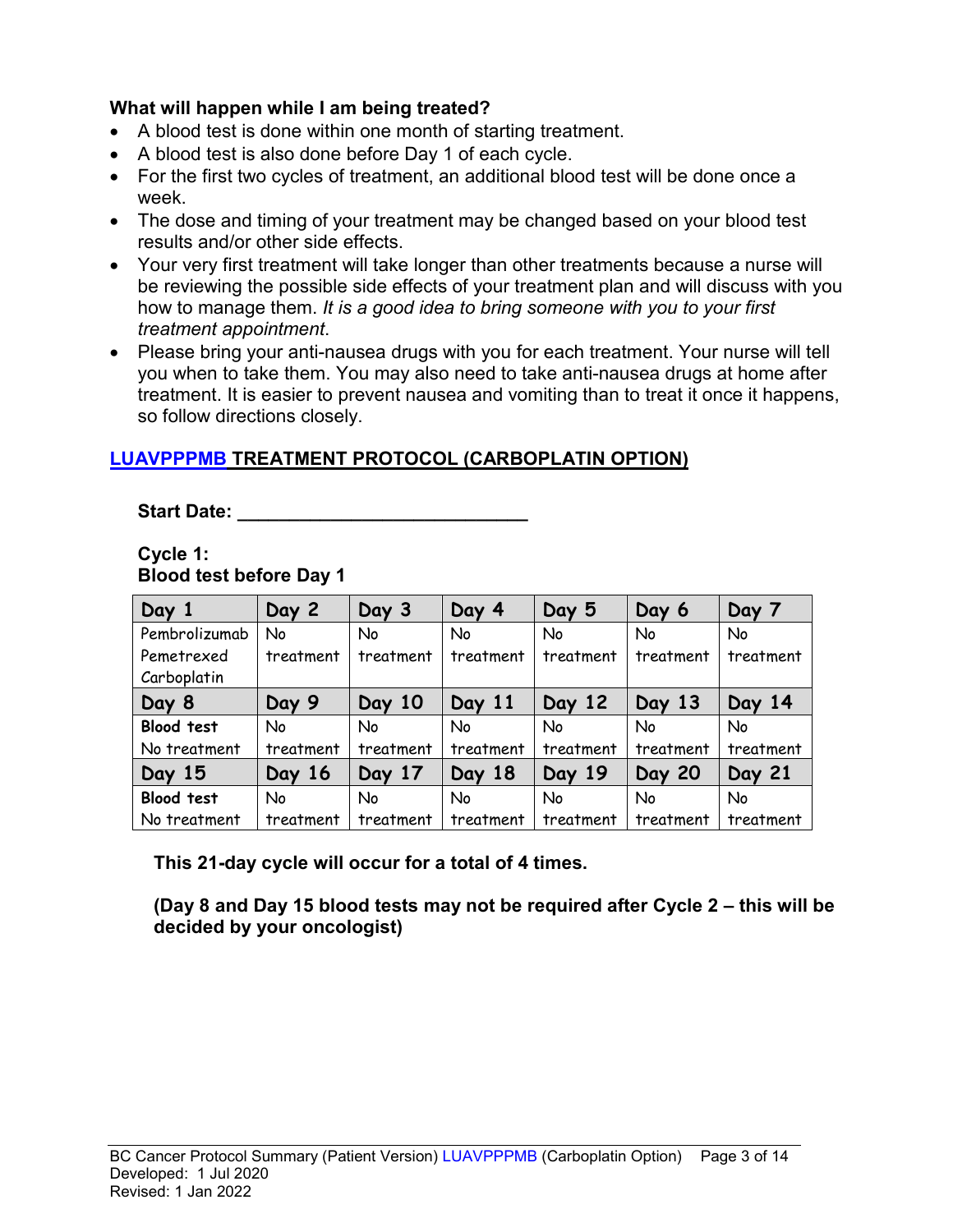## **OTHER INSTRUCTIONS**

### *It is very important to report side effects immediately to your doctor. Do not manage side effects at home without first speaking with your doctor. Be aware that symptoms may be delayed and can develop months after your last dose.*

### **What other drugs or foods can interact with LUAVPPPMB?**

- Other drugs may interact with this treatment. Check with your doctor or pharmacist before you start or stop taking any other drugs including all prescription and nonprescription medicines, steroids or other medicines that lower your immune response, vitamins, and herbal supplements.
- The drinking of alcohol (in small amounts) does not appear to affect the safety or usefulness of this treatment.

### **Other important things to know:**

- **Before you are given pembrolizumab**, talk to your doctor or pharmacist if you:
	- have an active condition where your immune system attacks your body (autoimmune disease), such as ulcerative colitis, Crohn's disease, lupus, rheumatoid arthritis or sarcoidosis.
	- **take other medicines that make your immune system weak. Examples of** these may include steroids, such as prednisone or dexamethasone.
	- had an organ transplant, such as a kidney transplant.
	- **have any other medical conditions.**
- This treatment may cause sterility in men and menopause in women. If you plan to have children, discuss this with your oncologist before starting treatment.
- This treatment may damage sperm and may cause harm to the baby if used during pregnancy. It is best to use birth control while you are undergoing treatment and for **4 months** after the last dose. Tell your doctor right away if you or your partner becomes pregnant. Do not breast feed during treatment.
- Tell all doctors including dentists you see that you are being treated with pembrolizumab, pemetrexed, and carboplatin before you receive treatment of any form.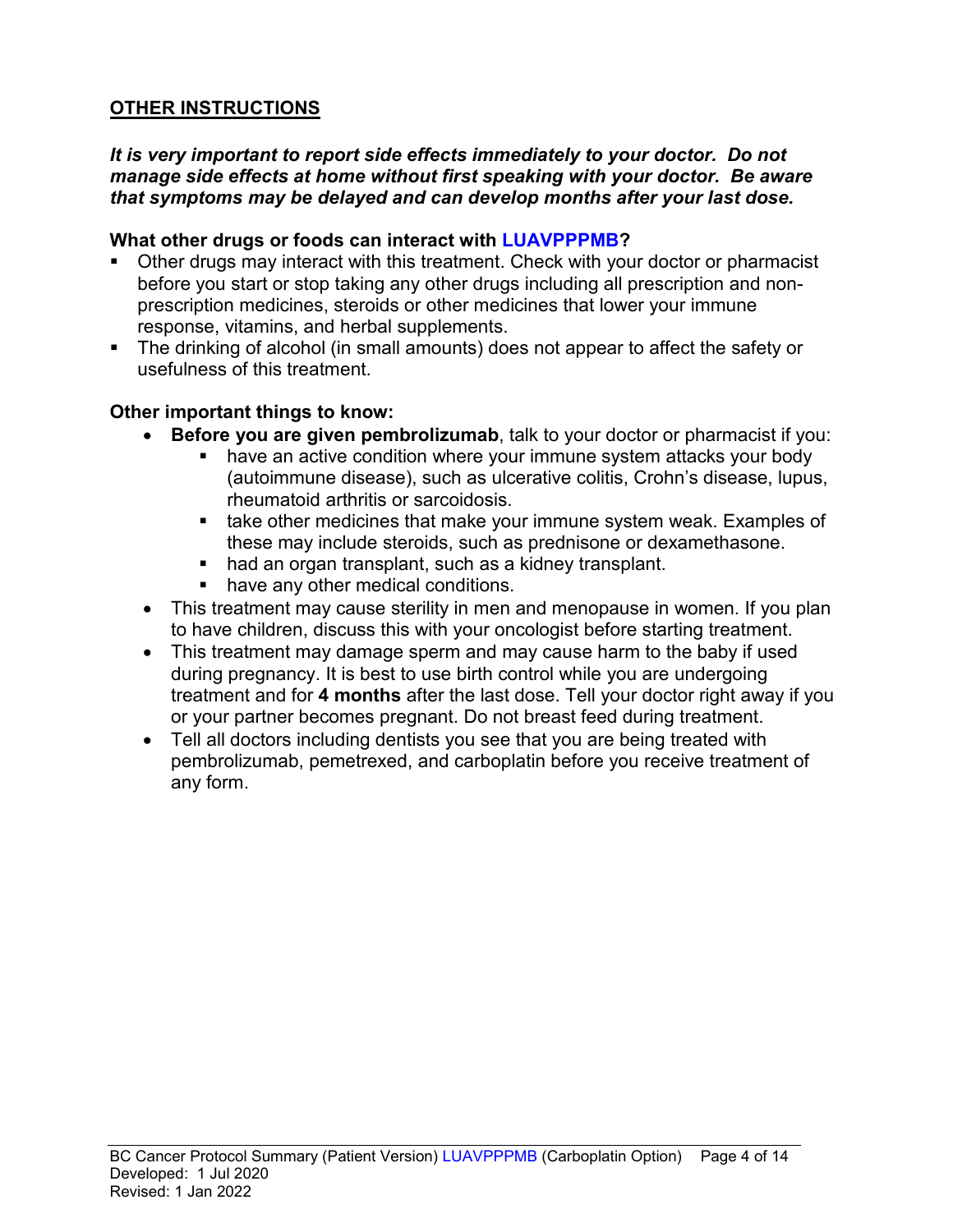## **SIDE EFFECTS AND WHAT TO DO ABOUT THEM**

## **Are there any risks?**

Unexpected and unlikely side effects can occur with any drug treatment. The ones listed below are particularly important for you to be aware of as they are directly related to the common actions of the drug in your treatment plan.

## **What is the most important information I should know about SERIOUS SIDE EFFECTS?**

- **Pembrolizumab may cause serious immune reactions against your own body (autoimmune) affecting many parts.**
- The following side effects were most frequently reported:
	- diarrhea
	- $\blacksquare$  itching, rash
	- joint pain
	- **F** feeling tired
	- **F** feeling less hungry
	- cough
- These side effects are most likely to begin during treatment; however, side effects can show up months after your last treatment with pembrolizumab.
- *Tell* your doctor as soon as possible if you have any of serious side effects listed in the table below or your symptoms get worse.
- **Do not try to treat or diagnose symptoms yourself**. Getting medical treatment right away may keep the problem from becoming more serious.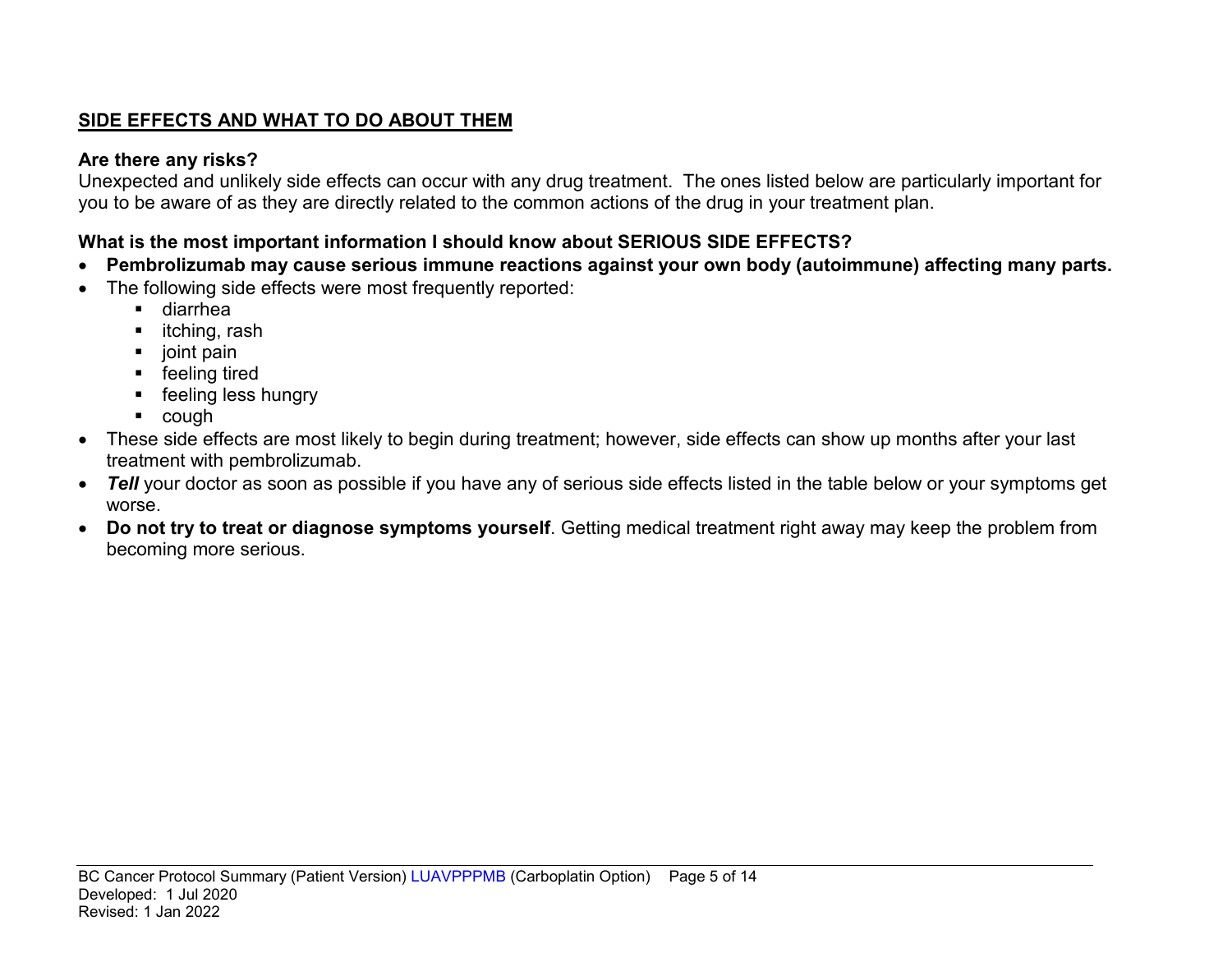### **Serious Side Effects Associated with Pembrolizumab**

| <b>SERIOUS SIDE EFFECTS</b>                                                             | How common is it?      |
|-----------------------------------------------------------------------------------------|------------------------|
| Inflammation of the intestines (colitis)                                                | Common                 |
| Symptoms may include:                                                                   |                        |
| diarrhea (loose stools) or more bowel movements than usual. Do not treat the diarrhea   | (less than 1 in 10 but |
| yourself.                                                                               | more than 1 in 100)    |
| blood or mucus in stools or dark, tarry, sticky stools<br>$\bullet$                     |                        |
| severe stomach pain (abdominal pain) or tenderness                                      |                        |
| Inflammation of the thyroid gland (hyperthyroidism, hypothyroidism)                     | Common                 |
| Symptoms may include:                                                                   |                        |
| rapid heart beat                                                                        | (less than 1 in 10 but |
| weight loss or gain<br>$\bullet$                                                        | more than 1 in 100)    |
| increased sweating<br>$\bullet$                                                         |                        |
| hair loss<br>$\bullet$                                                                  |                        |
| feeling cold<br>$\bullet$                                                               |                        |
| constipation or diarrhea<br>$\bullet$                                                   |                        |
| your voice gets deeper<br>$\bullet$                                                     |                        |
| muscle aches                                                                            |                        |
| changes in sleep patterns                                                               |                        |
| Inflammation of the pituitary gland (hypophysitis, hypopituitarism, including secondary | Common                 |
| adrenal insufficiency)                                                                  |                        |
| Symptoms may include:                                                                   | (less than 1 in 10 but |
| weight loss                                                                             | more than 1 in 100)    |
| increased sweating, hot flashes<br>$\bullet$                                            |                        |
| hair loss (includes facial and pubic)<br>$\bullet$                                      |                        |
| feeling cold<br>$\bullet$                                                               |                        |
| headaches that will not go away or unusual headache<br>$\bullet$                        |                        |
| decreased sex drive<br>$\bullet$                                                        |                        |
| vision problems                                                                         |                        |
| excessive thirst and urination                                                          |                        |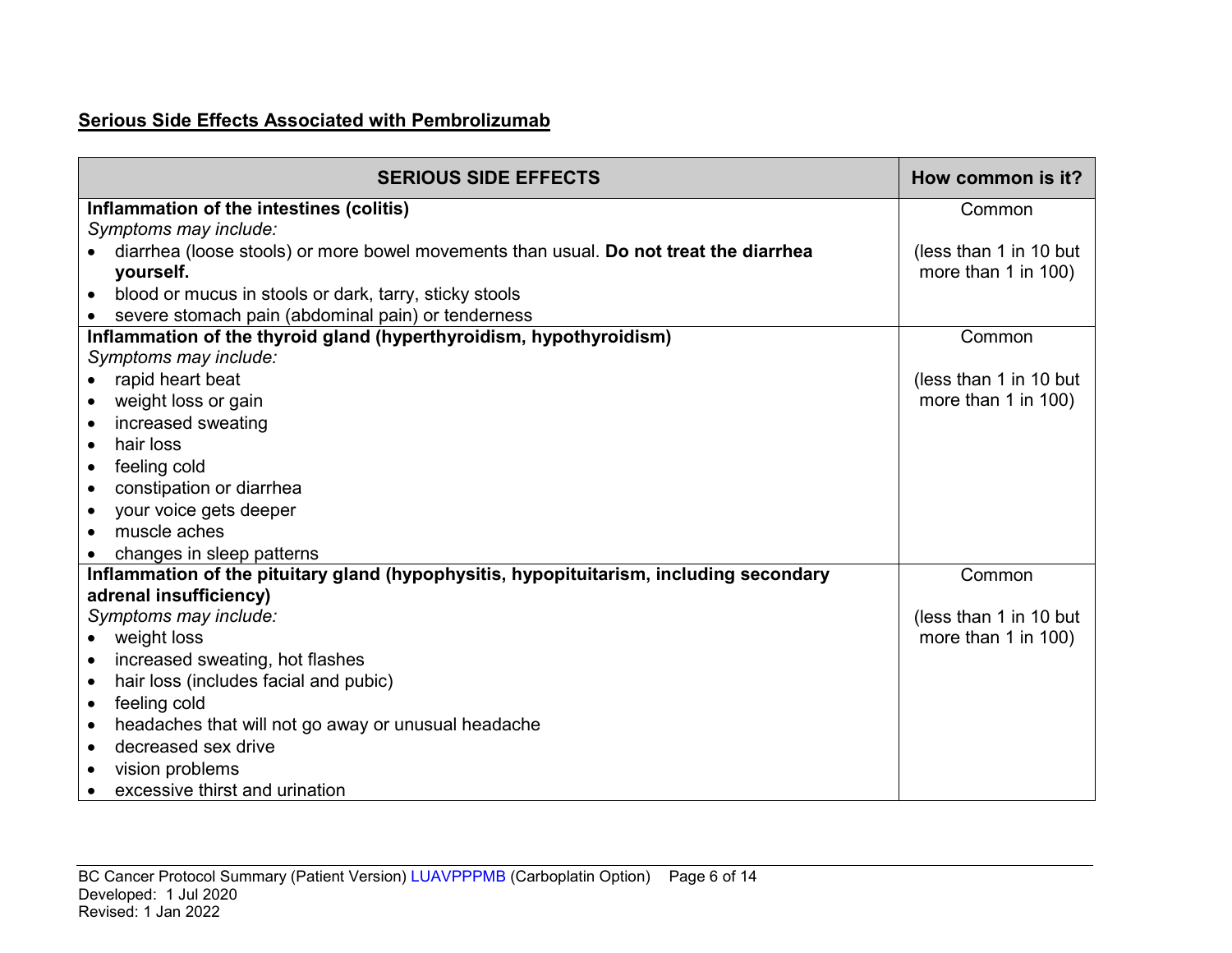| <b>SERIOUS SIDE EFFECTS</b>                                    | How common is it?       |
|----------------------------------------------------------------|-------------------------|
| Inflammation of the lungs (pneumonitis)                        | Common                  |
| Symptoms may include:                                          |                         |
| shortness of breath                                            | (less than 1 in 10 but  |
| chest pain                                                     | more than 1 in 100)     |
| coughing                                                       |                         |
| <b>Problems with muscles</b>                                   | Common                  |
| Symptoms may include:                                          |                         |
| back pain                                                      | (less than 1 in 10 but  |
| spasms                                                         | more than 1 in 100)     |
| weakness                                                       |                         |
| muscle pain                                                    |                         |
| <b>Skin problems</b>                                           | Common                  |
| Symptoms may include:                                          |                         |
| rash                                                           | (less than 1 in 10 but  |
| dry skin                                                       | more than 1 in 100)     |
| Problems in other organs (nervous system, eyes)                | Common                  |
| Symptoms may include:                                          |                         |
| tingling, numbness, lack of energy                             | (less than 1 in 10 but  |
| changes in eyesight                                            | more than 1 in 100)     |
| dizziness                                                      |                         |
| Inflammation of the liver (hepatitis)                          | Uncommon                |
| Symptoms may include:                                          |                         |
| nausea or vomiting<br>$\bullet$                                | (less than 1 in 100 but |
| loss of appetite<br>$\bullet$                                  | more than 1 in 1000)    |
| pain on the right side of your stomach<br>$\bullet$            |                         |
| yellowing of your skin or the whites of your eyes<br>$\bullet$ |                         |
| dark urine                                                     |                         |
| bleeding or bruise more easily than normal                     |                         |
| Inflammation of the kidneys (nephritis)                        | Uncommon                |
| Symptoms may include:                                          |                         |
| changes in the amount or colour of your urine                  | (less than 1 in 100 but |
|                                                                | more than 1 in 1000)    |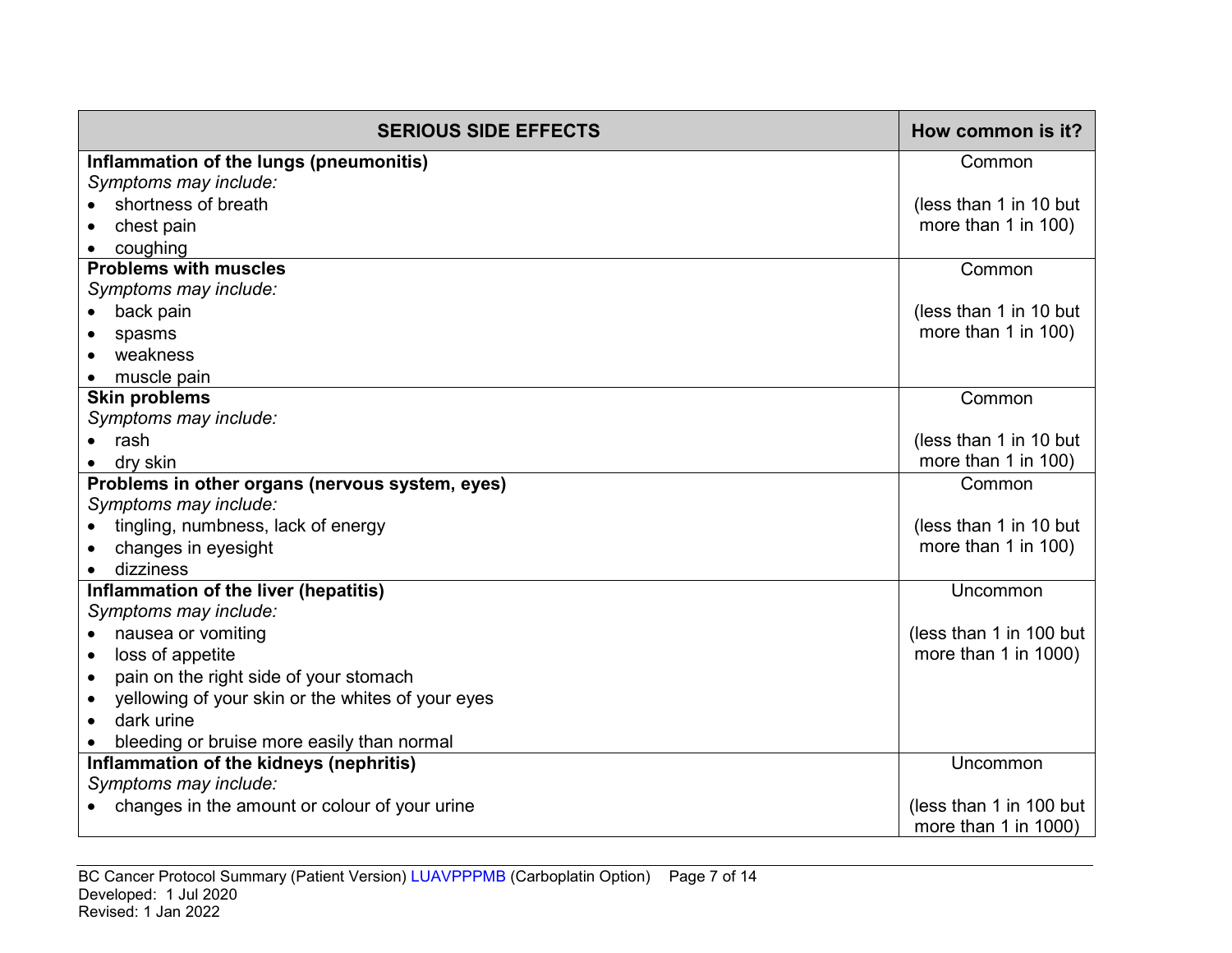| <b>SERIOUS SIDE EFFECTS</b>                     | How common is it?    |
|-------------------------------------------------|----------------------|
| Problems in the pancreas                        | Rare                 |
| Symptoms may include:                           |                      |
| abdominal pain                                  | (less than 1 in 1000 |
| nausea and vomiting                             | but more than 1 in   |
|                                                 | 10000)               |
| Blood sugar problems (type 1 diabetes mellitus) | Rare                 |
| Symptoms may include:                           |                      |
| hunger or thirst                                | (less than 1 in 1000 |
| a need to urinate more often                    | but more than 1 in   |
| weight loss                                     | 10000)               |
| <b>Infusion reactions</b>                       | Rare                 |
| Symptoms may include:                           |                      |
| shortness of breath                             | (less than 1 in 1000 |
| itching or rash                                 | but more than 1 in   |
| dizziness                                       | 10000)               |
| fever                                           |                      |
| wheezing                                        |                      |
| flushing                                        |                      |
| feeling like passing out                        |                      |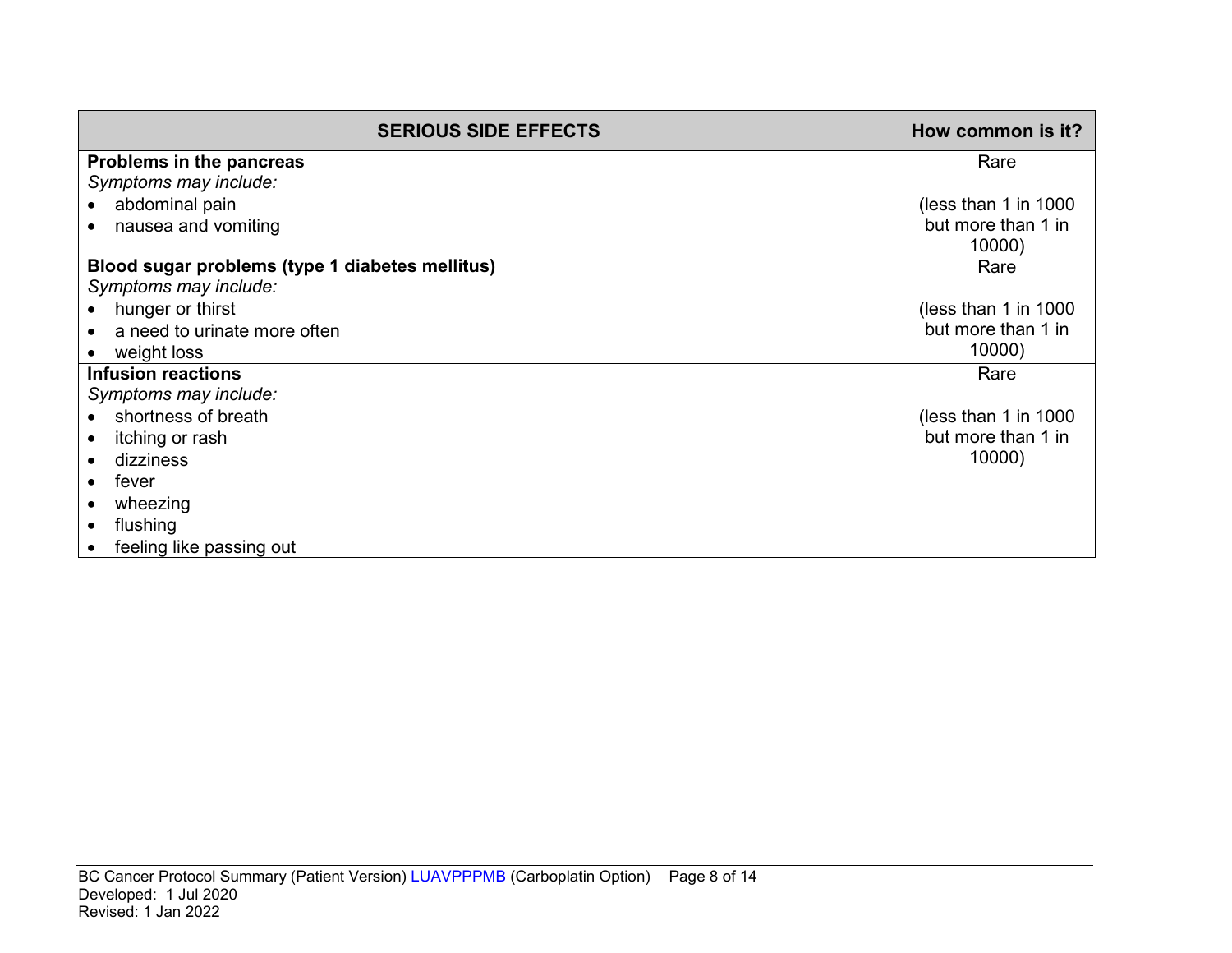# **Management of Other Side Effects**

| <b>OTHER SIDE EFFECTS</b>                                                                                                                                                                                                                                                                        | <b>How common</b><br>is it? | <b>MANAGEMENT</b>                                                                                                                                                                                                                                                                                                                                                                                                |
|--------------------------------------------------------------------------------------------------------------------------------------------------------------------------------------------------------------------------------------------------------------------------------------------------|-----------------------------|------------------------------------------------------------------------------------------------------------------------------------------------------------------------------------------------------------------------------------------------------------------------------------------------------------------------------------------------------------------------------------------------------------------|
| Your white blood cells will decrease<br>a few days after your treatment.<br>They usually return to normal in 2-3<br>weeks. White blood cells protect your<br>body by fighting bacteria (germs) that<br>cause infection. When they are low,<br>you are at greater risk of having an<br>infection. | Common                      | To help prevent infection:<br>Wash your hands often and always after using the<br>bathroom.<br>Take care of your skin and mouth by gently washing<br>regularly.<br>Avoid crowds and people who are sick.<br>Call your doctor <i>immediately</i> at the first sign of an<br>$\bullet$<br>infection such as fever (over 100°F or 38°C by an oral<br>thermometer), chills, cough or burning when you pass<br>urine. |
| Your platelets may decrease during<br>or after your treatment They will<br>return to normal after your last<br>treatment. Platelets help to make<br>your blood clot when you hurt<br>yourself. You may bruise or bleed<br>more easily than usual.                                                | Common                      | To help prevent bleeding problems:<br>Try not to bruise, cut or burn yourself.<br>Clean your nose by blowing gently, do not pick your<br>nose.<br>Avoid constipation.<br>Brush your teeth gently with a soft toothbrush as your<br>gums may bleed more easily. Maintain good oral<br>hygiene.<br>Avoid taking ASA (e.g. ASPIRIN®) or Ibuprofen (e.g.<br>ADVIL®), unless prescribed by your doctor.               |
| Tiredness and lack of energy may<br>sometimes occur.                                                                                                                                                                                                                                             | <b>Very Common</b>          | Do not drive a car or operate machinery if you are feeling<br>$\bullet$<br>tired.<br>Try the ideas in Your Bank to Energy Savings: Helping<br>People with Cancer Handle Fatigue.*<br>If tiredness is persistent and you have other symptoms of<br>hepatitis or inflammation of glands, tell your doctor as<br>soon as possible. (see the table above for serious side<br>effects.)                               |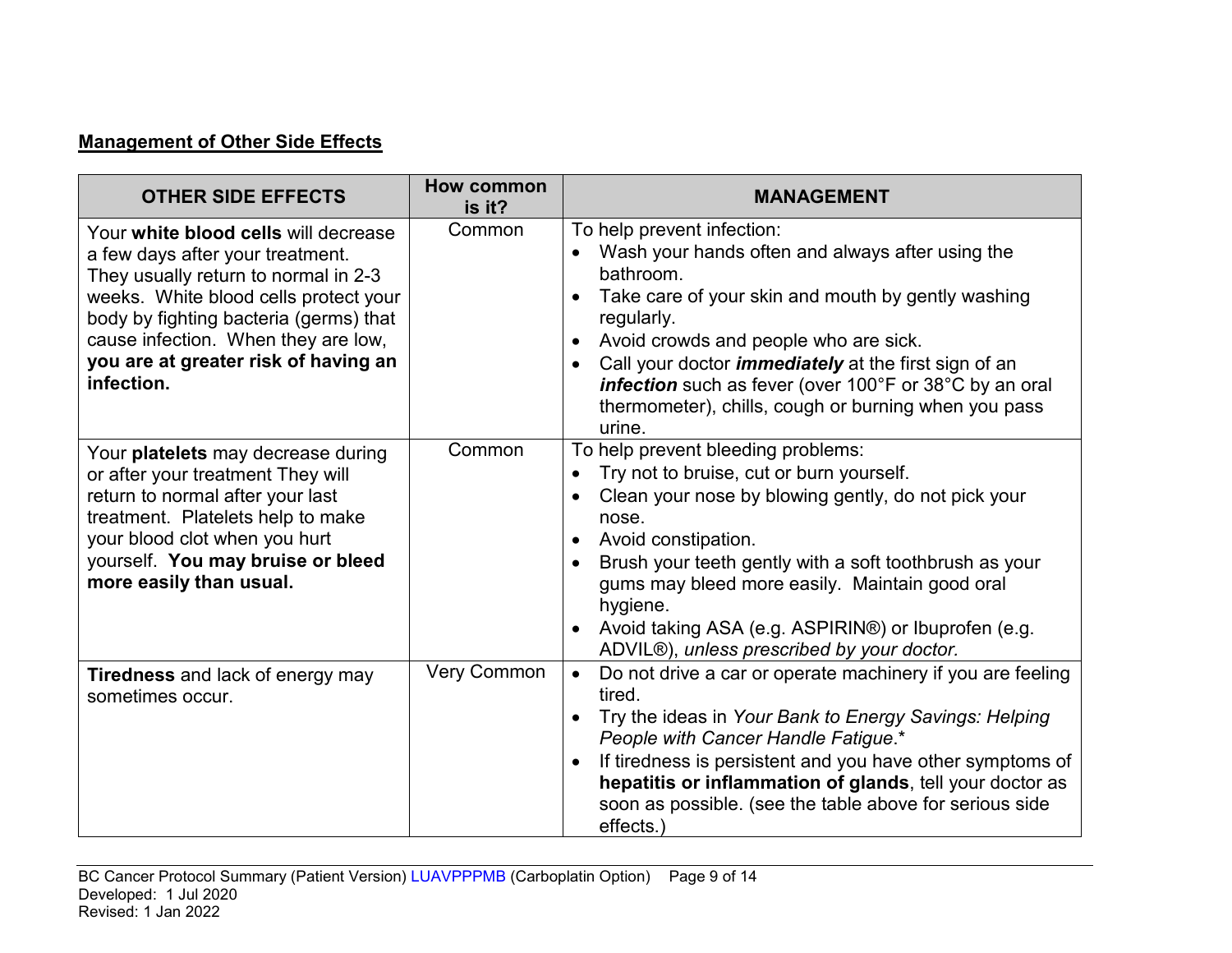| <b>OTHER SIDE EFFECTS</b>                                                                                                           | <b>How common</b><br>is it? | <b>MANAGEMENT</b>                                                                                                                                                                                                                                                                                                                                                                                                                                                                           |
|-------------------------------------------------------------------------------------------------------------------------------------|-----------------------------|---------------------------------------------------------------------------------------------------------------------------------------------------------------------------------------------------------------------------------------------------------------------------------------------------------------------------------------------------------------------------------------------------------------------------------------------------------------------------------------------|
| Loss of appetite and weight loss<br>sometimes occur.                                                                                | <b>Very Common</b>          | Try the ideas in Food Ideas to Help with Decreased<br>$\bullet$<br>Appetite.*<br>If loss of appetite is persistent and you have other<br>symptoms of hepatitis, tell your doctor as soon as<br>possible. (see the table above for serious side effects.)                                                                                                                                                                                                                                    |
| Nausea and vomiting may occur<br>after your treatment. Nausea may last<br>longer for some patients (delayed<br>nausea and vomiting) | Very Common                 | You will be given a prescription for anti-nausea drug(s) to<br>$\bullet$<br>take before your treatment and/or at home. It is easier<br>to prevent nausea than treat it once it has occurred,<br>so follow directions closely.<br>Drink plenty of fluids.<br>Eat and drink often in small amounts.<br>Try the ideas in Food Choices to Help Control Nausea.*<br>Your doctor may mange delayed nausea and vomiting<br>differently. Be sure to let your doctor know if you<br>experience this. |
| <b>Constipation may sometimes occur.</b>                                                                                            | Common                      | Exercise if you can.<br>$\bullet$<br>Drink plenty of fluids.<br>Try ideas in Suggestions for Dealing with Constipation.*<br>If you have other symptoms of colitis, tell your doctor as<br>soon as possible. (see the table above for serious side<br>effects.)                                                                                                                                                                                                                              |
| Fever may sometimes occur.                                                                                                          | Common                      | Call your doctor <i>immediately</i> at the first sign of an<br>$\bullet$<br>infection such as fever (over 100°F or 38°C by an oral<br>thermometer), chills, cough or burning when you pass<br>urine.<br>If you have other symptoms of colitis, tell your doctor as<br>soon as possible. (see the table above for serious side<br>effects.)                                                                                                                                                  |
| Headache may sometimes occur.                                                                                                       | Common                      | If headache is persistent and you have other symptoms<br>$\bullet$<br>of inflammation of glands, tell your doctor as soon as<br>possible. (see the table above for serious side effects.)                                                                                                                                                                                                                                                                                                   |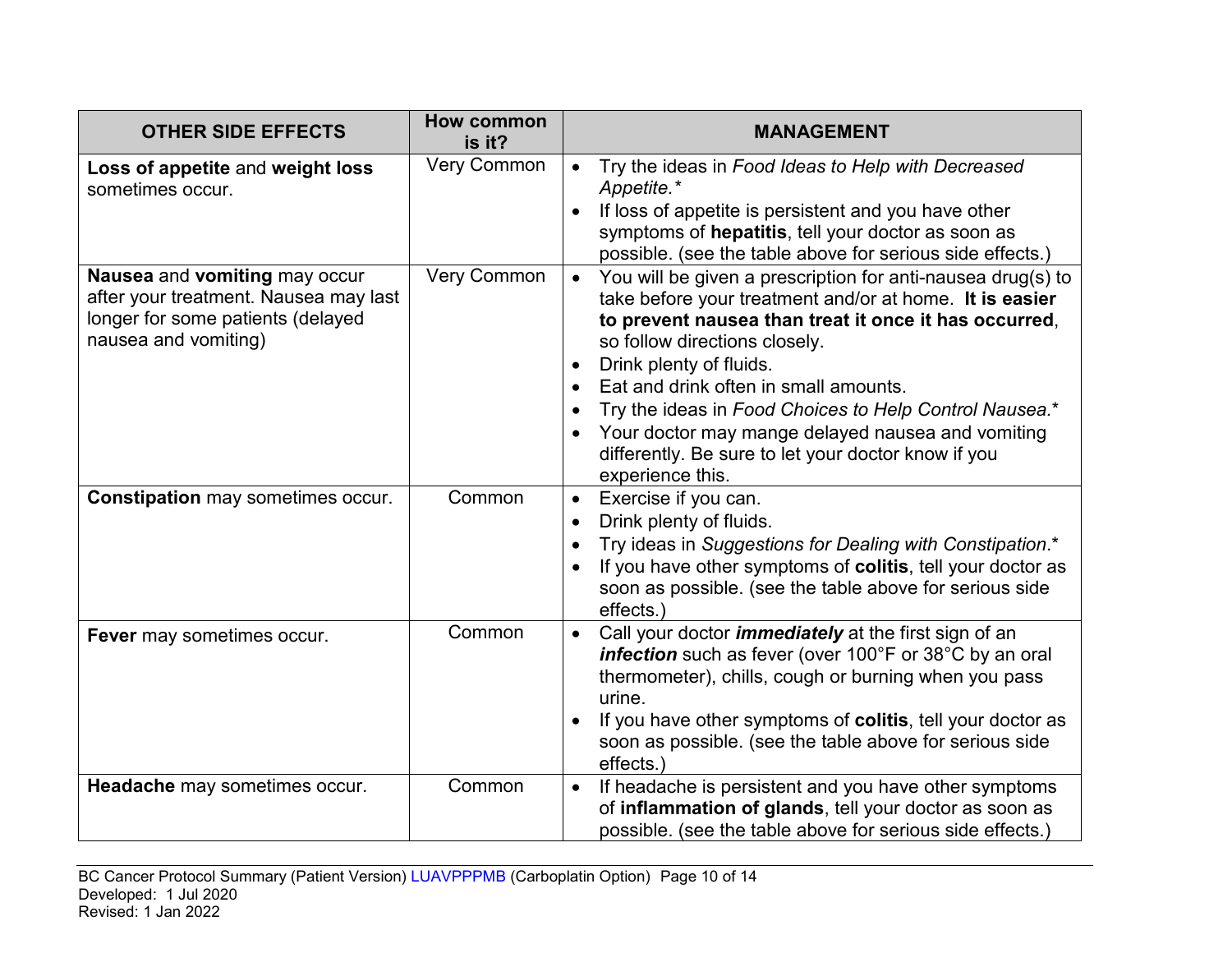| <b>OTHER SIDE EFFECTS</b>                                                                                                                                                                                                | <b>How common</b><br>is it? | <b>MANAGEMENT</b>                                                                                                                                                                                                                                                                                                                                                                                                                                                                                                                              |
|--------------------------------------------------------------------------------------------------------------------------------------------------------------------------------------------------------------------------|-----------------------------|------------------------------------------------------------------------------------------------------------------------------------------------------------------------------------------------------------------------------------------------------------------------------------------------------------------------------------------------------------------------------------------------------------------------------------------------------------------------------------------------------------------------------------------------|
| Sore mouth may occur a few days<br>after treatment. Mouth sores can<br>occur on the tongue, the sides of the<br>mouth or in the throat. Mouth sores<br>or bleeding gums can lead to an<br>infection.                     | Uncommon                    | Brush your teeth gently after eating and at bedtime with a<br>very soft toothbrush. If your gums bleed, use gauze<br>instead of a brush. Use baking soda instead of<br>toothpaste.<br>Make a mouthwash with $\frac{1}{2}$ teaspoon baking soda or salt<br>in 1 cup warm water and rinse several times a day.<br>Try soft, bland foods like puddings, milkshakes and<br>cream soups.<br>Avoid spicy, crunchy or acidic food, and very hot or cold<br>foods.<br>Call your doctor if you are having difficulty eating or<br>drinking due to pain. |
| Pain or tenderness may occur where<br>the needle was placed in your vein                                                                                                                                                 | Uncommon                    | Apply cool compresses or soak in cool water for 10-20<br>$\bullet$<br>minutes several times a day.                                                                                                                                                                                                                                                                                                                                                                                                                                             |
| Hair loss is rare.                                                                                                                                                                                                       | Rare                        | If hair loss is a problem, refer to For the Patient: Hair<br>$\bullet$<br>Loss Due to Chemotherapy.*                                                                                                                                                                                                                                                                                                                                                                                                                                           |
| Allergic reactions are rare. Signs of<br>an allergic reaction are dizziness,<br>confusion and wheezing or difficulty<br>breathing. This reaction can occur<br>immediately or several hours after<br>receiving treatment. | Rare                        | Tell your nurse if this happens while you are receiving<br>treatment.<br>Go to your local Emergency Room immediately if this<br>happens after you leave the clinic.                                                                                                                                                                                                                                                                                                                                                                            |

**\*Please ask your oncologist or pharmacist for a copy.**

**If you experience symptoms or changes in your body that have not been described above but worry you, or in any symptoms are severe, contact:**

 **\_\_\_\_\_\_\_\_\_\_\_\_\_\_\_\_\_\_\_\_\_\_\_\_ at telephone number:\_\_\_\_\_\_\_\_\_\_\_\_\_\_\_\_\_\_\_**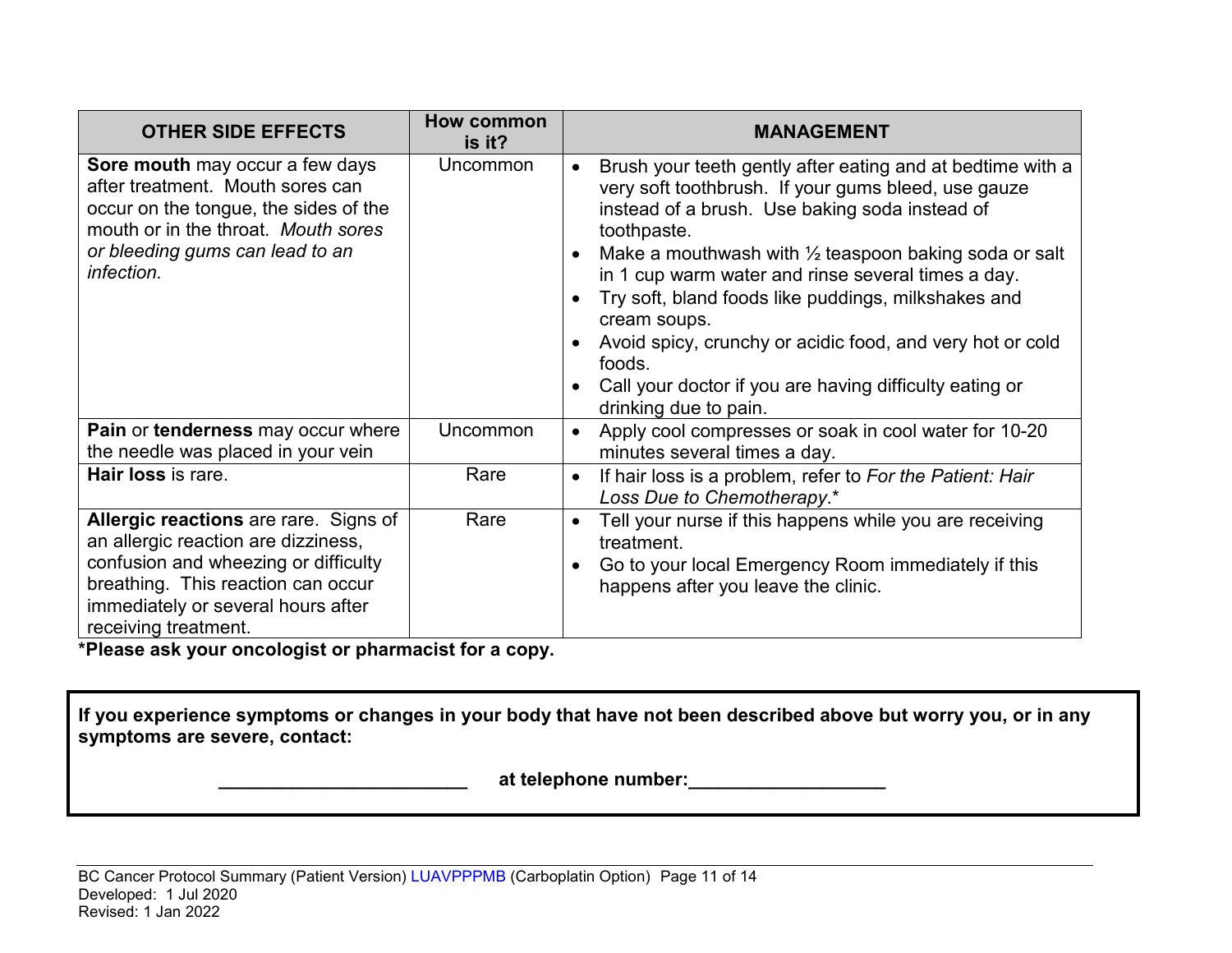| BС<br><b>MEDICAL</b><br>CAN<br><b>ALERT</b><br>CER<br><b>Provincial Health Services Authority</b><br><b>NAME</b>                                                    | SEVERE IMMUNE-MEDIATED ADVERSE REACTIONS<br>Including enterocolitis, intestinal perforation, hepatitis,<br>dermatitis<br>including toxic epidermal)<br>necrolysis),<br>neuropathy, endocrinopathy, pneumonitis,<br>myositis,<br>myocarditis and toxicities in other organ systems. Duration<br>of risk after treatment is unknown. |
|---------------------------------------------------------------------------------------------------------------------------------------------------------------------|------------------------------------------------------------------------------------------------------------------------------------------------------------------------------------------------------------------------------------------------------------------------------------------------------------------------------------|
| has received<br>CHECKPOINT INHIBITOR IMMUNOTHERAPY:<br>Immune-Mediated Adverse Reactions<br>ALWAYS CARRY THIS CARD AND SHOW TO<br>PHYSICIANS INCLUDING ANESTHETISTS | FOR MORE INFORMATION:<br>www.bccancer.bc.ca/health-professionals/professional-resources/cancer-drug-manual<br>Rev Aug 2018                                                                                                                                                                                                         |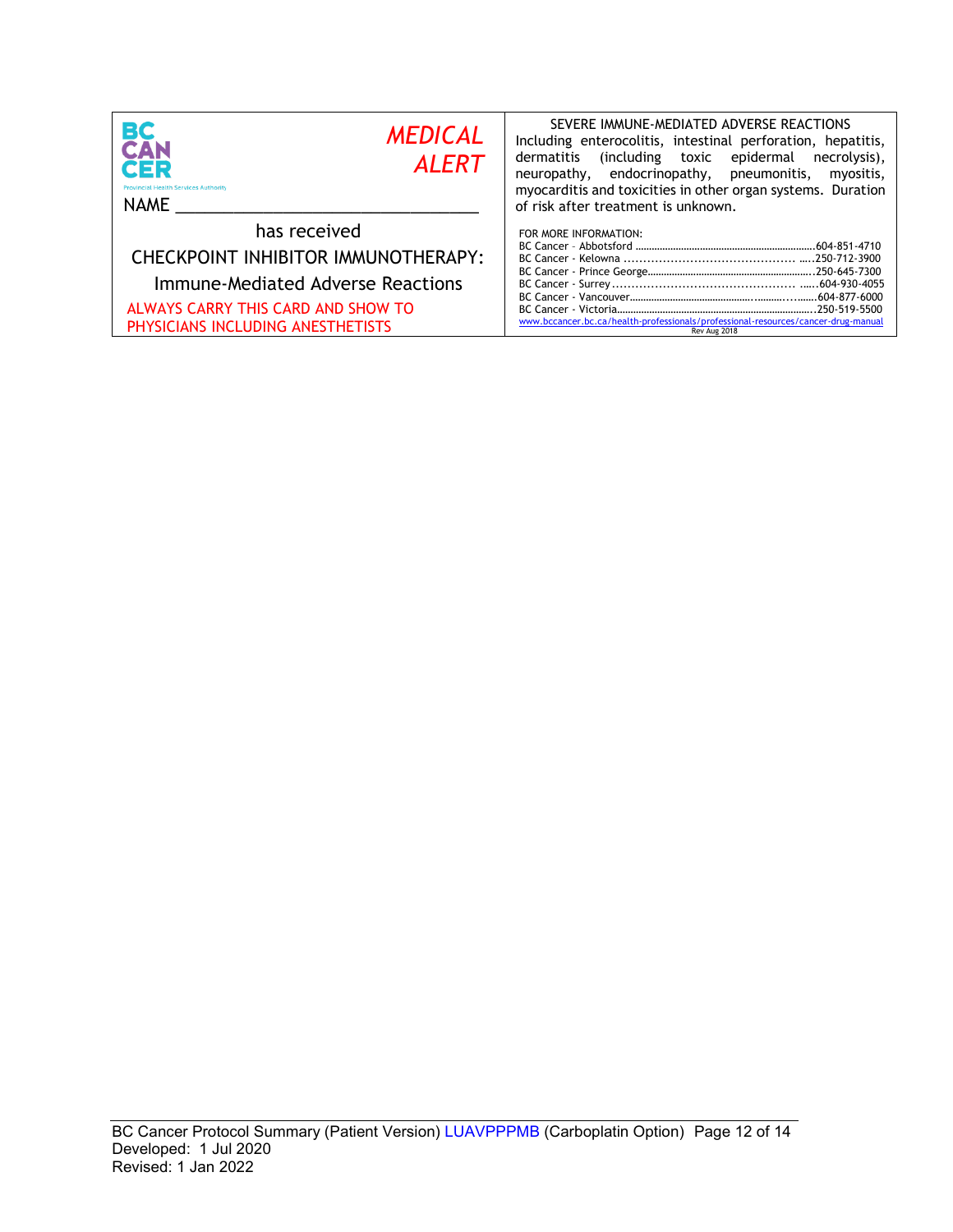| To Whom It May Concern:                                                                                                                                              |                                                                                                                                                                                   |
|----------------------------------------------------------------------------------------------------------------------------------------------------------------------|-----------------------------------------------------------------------------------------------------------------------------------------------------------------------------------|
|                                                                                                                                                                      |                                                                                                                                                                                   |
|                                                                                                                                                                      |                                                                                                                                                                                   |
|                                                                                                                                                                      |                                                                                                                                                                                   |
|                                                                                                                                                                      |                                                                                                                                                                                   |
| This patient is receiving immunotherapy at the BC Cancer and is at risk of immune-related<br>toxicities which may be life threatening and require urgent management. |                                                                                                                                                                                   |
|                                                                                                                                                                      | Immunotherapy toxicities are different from those encountered with standard chemotherapy<br>or targeted therapies. The immune system may become dysregulated during immunotherapy |
|                                                                                                                                                                      | treatment, leading to symptoms and findings which mimic autoimmune disorders. Adverse                                                                                             |
| in the body is at risk including, but not limited to:                                                                                                                | events can occur during or following treatment and can be life threatening. Any organ system                                                                                      |
| Lungs (pneumonitis, pleuritis, sarcoidosis)<br>Gastrointestinal (colitis, ileitis, pancreatitis)                                                                     |                                                                                                                                                                                   |
| Liver (hepatitis)<br>Skin (rash, Stevens-Johnson syndrome)                                                                                                           |                                                                                                                                                                                   |
| Renal (interstitial nephritis)                                                                                                                                       | Endocrine (hypophysitis, adrenal insufficiency, hypo/hyperthyroidism, type 1 diabetes mellitus)                                                                                   |
| Blood (hemolytic anemia, thrombocytopenia, neutropenia)                                                                                                              | Neurologic (encephalitis, Guillain-Barré syndrome, meningitis, myasthenia gravis, neuropathy)                                                                                     |
| Musculoskeletal (myositis, arthritis)                                                                                                                                |                                                                                                                                                                                   |
| Cardiovascular (pericarditis, myocarditis, vasculitis)<br>Ophthalmologic (uveitis, scleritis, episcleritis, conjunctivitis, retinitis)                               |                                                                                                                                                                                   |
| oncologist with initiation of high dose corticosteroids, and may require referral to the                                                                             | Management of immune-related toxicities necessitates prompt coordination with a medical                                                                                           |
| appropriate subspecialty. If you suspect your patient is presenting with immune-related                                                                              | toxicity, please contact the patient's medical oncologist directly or if after hours contact the                                                                                  |
|                                                                                                                                                                      | on-call physician, or as per your local centre's process (next page). Additional information on                                                                                   |
| immunotherapy toxicity treatment algorithms is located at the end of the above posted                                                                                |                                                                                                                                                                                   |
| protocol at www.bccancer.bc.ca.                                                                                                                                      |                                                                                                                                                                                   |
|                                                                                                                                                                      |                                                                                                                                                                                   |
| BC Cancer Systemic Therapy Program<br>Developed: 28 Nov 2017<br>Revised:                                                                                             | 1/2                                                                                                                                                                               |